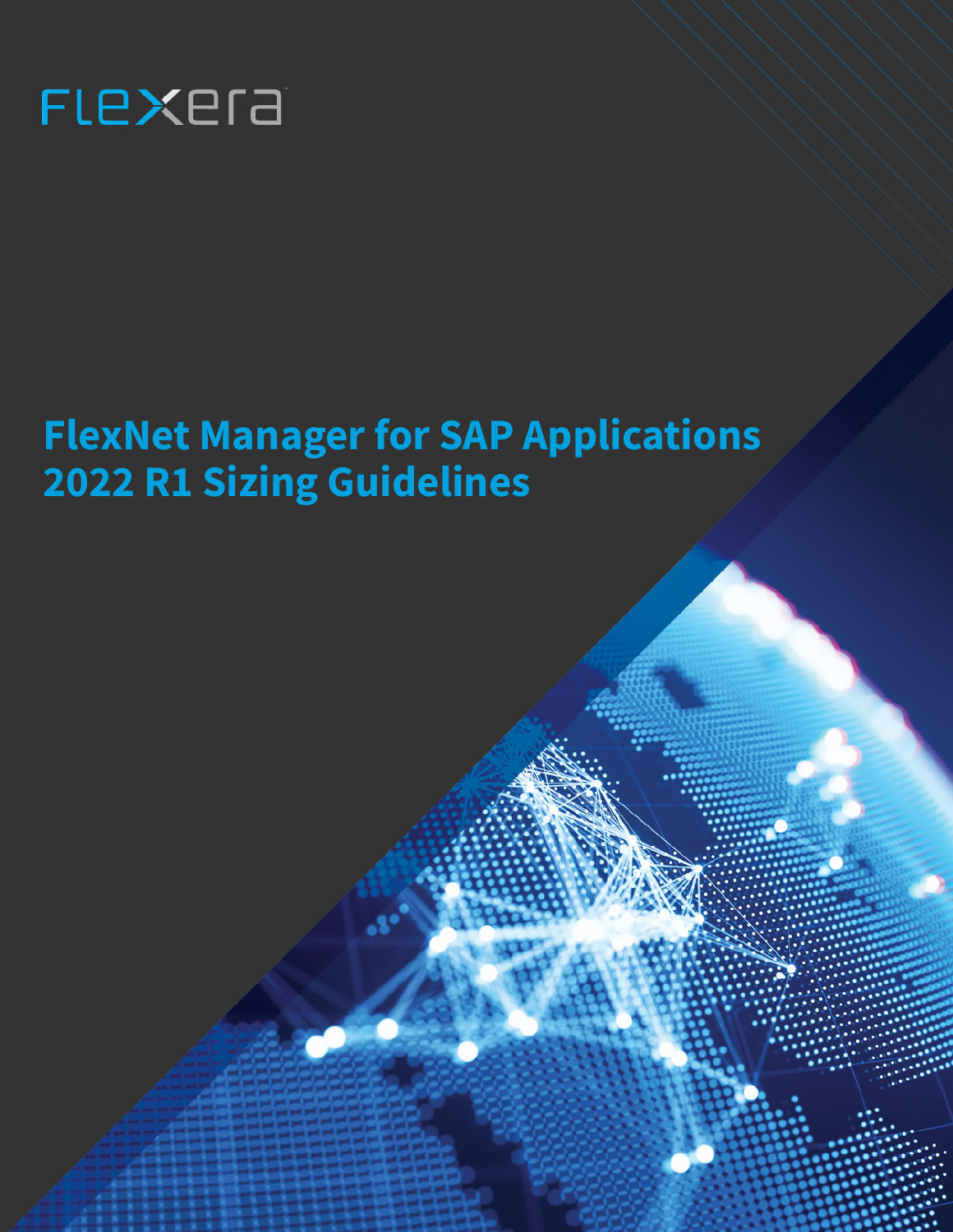# **Legal Information**

**Document Name:** FlexNet Manager for SAP Applications 2022 R1 Sizing Guidelines

**Part Number:** FMS-18.0.0-SG01

**Product Release Date:** April 20, 2022

#### **Copyright Notice**

Copyright © 2022 Flexera.

This publication contains proprietary and confidential technology, information and creative works owned by Flexera and its licensors, if any. Any use, copying, publication, distribution, display, modification, or transmission of such publication in whole or in part in any form or by any means without the prior express written permission of Flexera is strictly prohibited. Except where expressly provided by Flexera in writing, possession of this publication shall not be construed to confer any license or rights under any Flexera intellectual property rights, whether by estoppel, implication, or otherwise.

All copies of the technology and related information, if allowed by Flexera, must display this notice of copyright and ownership in full.

FlexNet Manager Suite incorporates software developed by others and redistributed according to license agreements. Copyright notices and licenses for this externally-developed software are provided in the link below.

#### **Intellectual Property**

For a list of trademarks and patents that are owned by Flexera, see <http://www.flexera.com/intellectual-property>. All other brand and product names mentioned in Flexera products, product documentation, and marketing materials are the trademarks and registered trademarks of their respective owners.

#### **Restricted Rights Legend**

The Software is commercial computer software. If the user or licensee of the Software is an agency, department, or other entity of the United States Government, the use, duplication, reproduction, release, modification, disclosure, or transfer of the Software, or any related documentation of any kind, including technical data and manuals, is restricted by a license agreement or by the terms of this Agreement in accordance with Federal Acquisition Regulation 12.212 for civilian purposes and Defense Federal Acquisition Regulation Supplement 227.7202 for military purposes. The Software was developed fully at private expense. All other use is prohibited.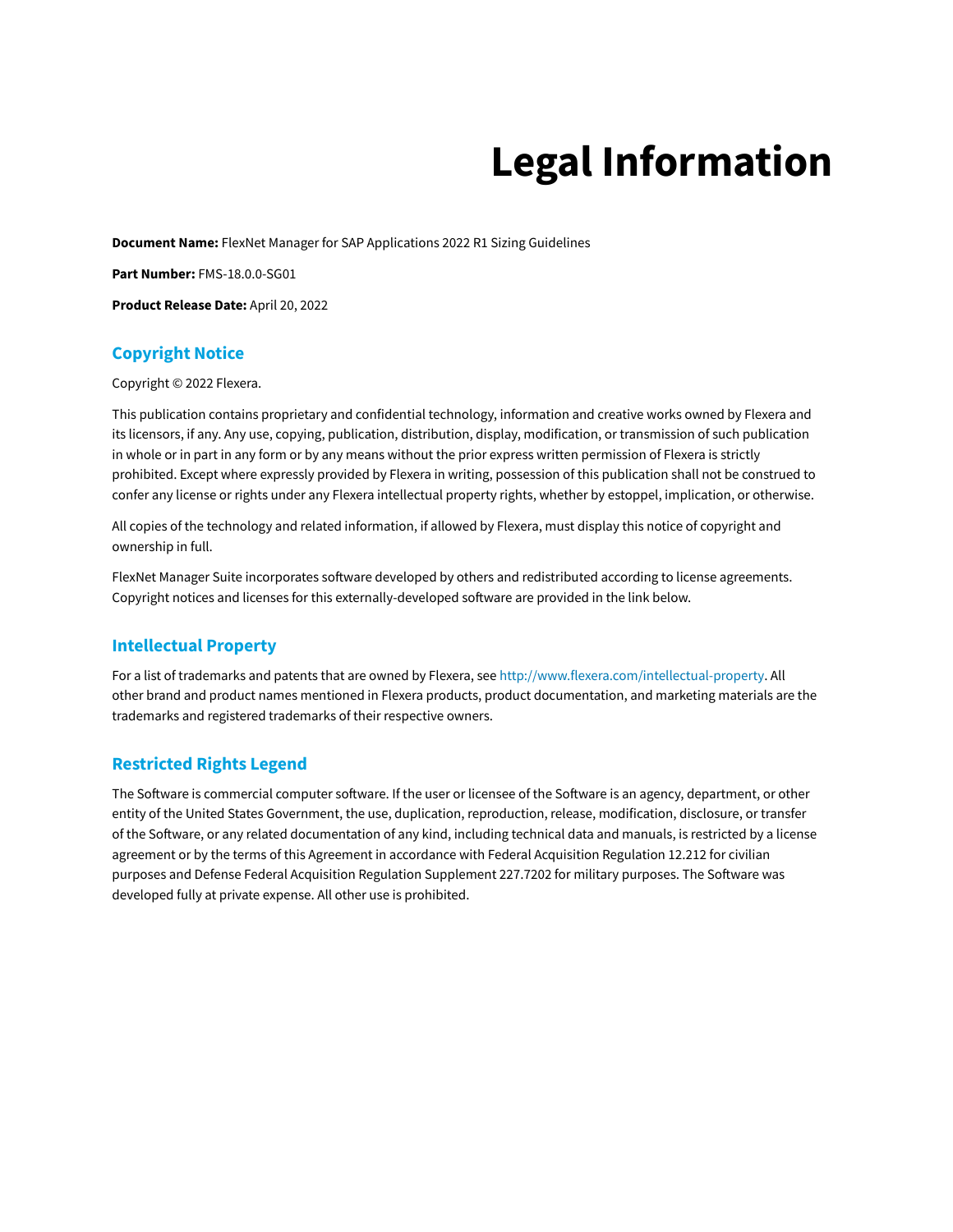### **Contents**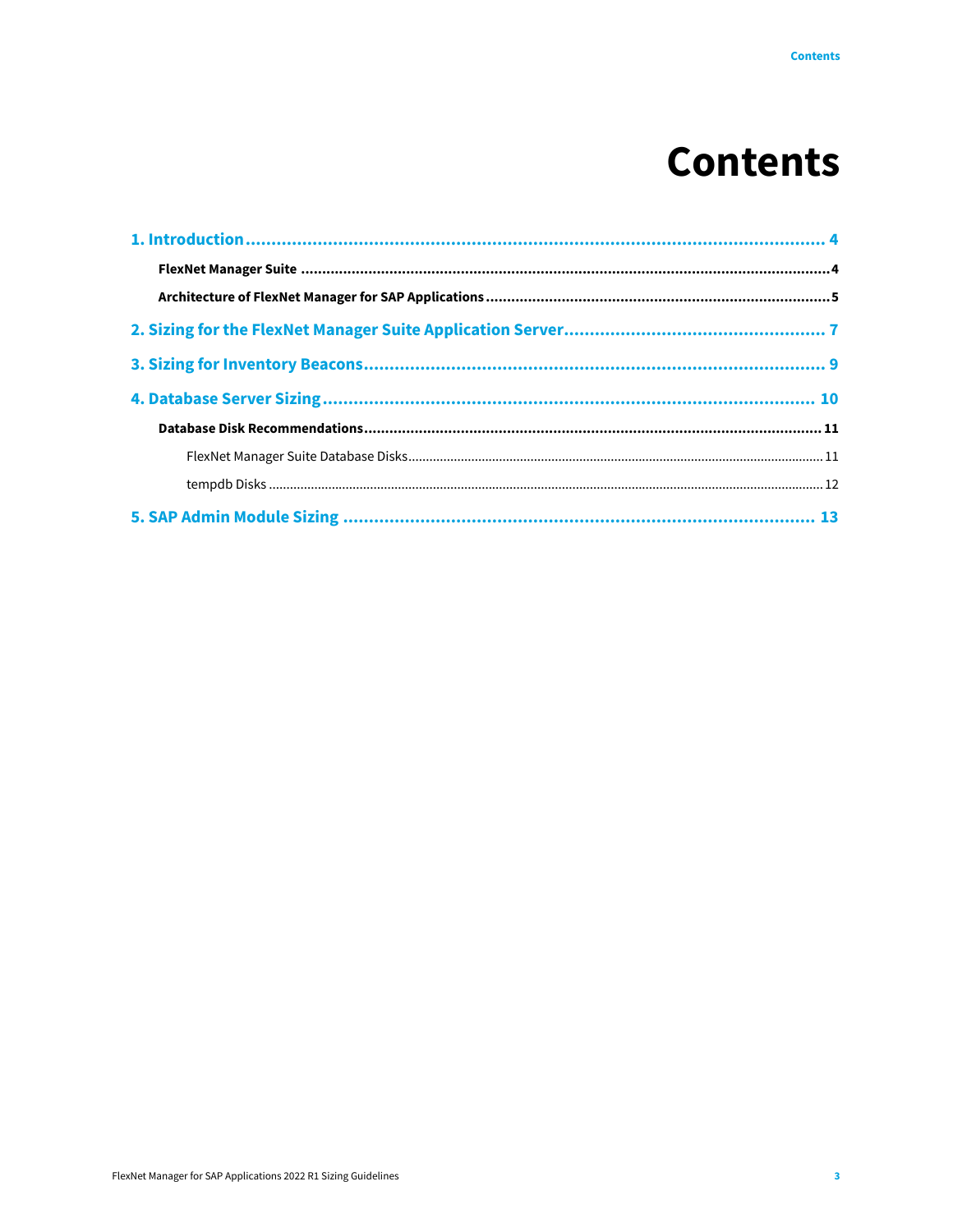# **1**

### **Introduction**

<span id="page-3-0"></span>This document provides guidelines for sizing server hardware to be used for implementations of FlexNet Manager for SAP Applications.

*Important: These guidelines only apply in instances where no other functionality of FlexNet Manager Suite is used other than the SAP-related functionality. If the full functionality of FlexNet Manager Suite is used, then different sizing guidelines are available.*

### <span id="page-3-1"></span>**FlexNet Manager Suite**

FlexNet Manager Suite is a comprehensive software asset management and license compliance and license optimization solution. FlexNet Manager Platform is the foundation of FlexNet Manager Suite and provides the core SAM (Software Asset Management) functionality. Additional solutions are available for automated license optimization of, for example, IBM, Microsoft, Oracle, SAP, Symantec, and VMware software.

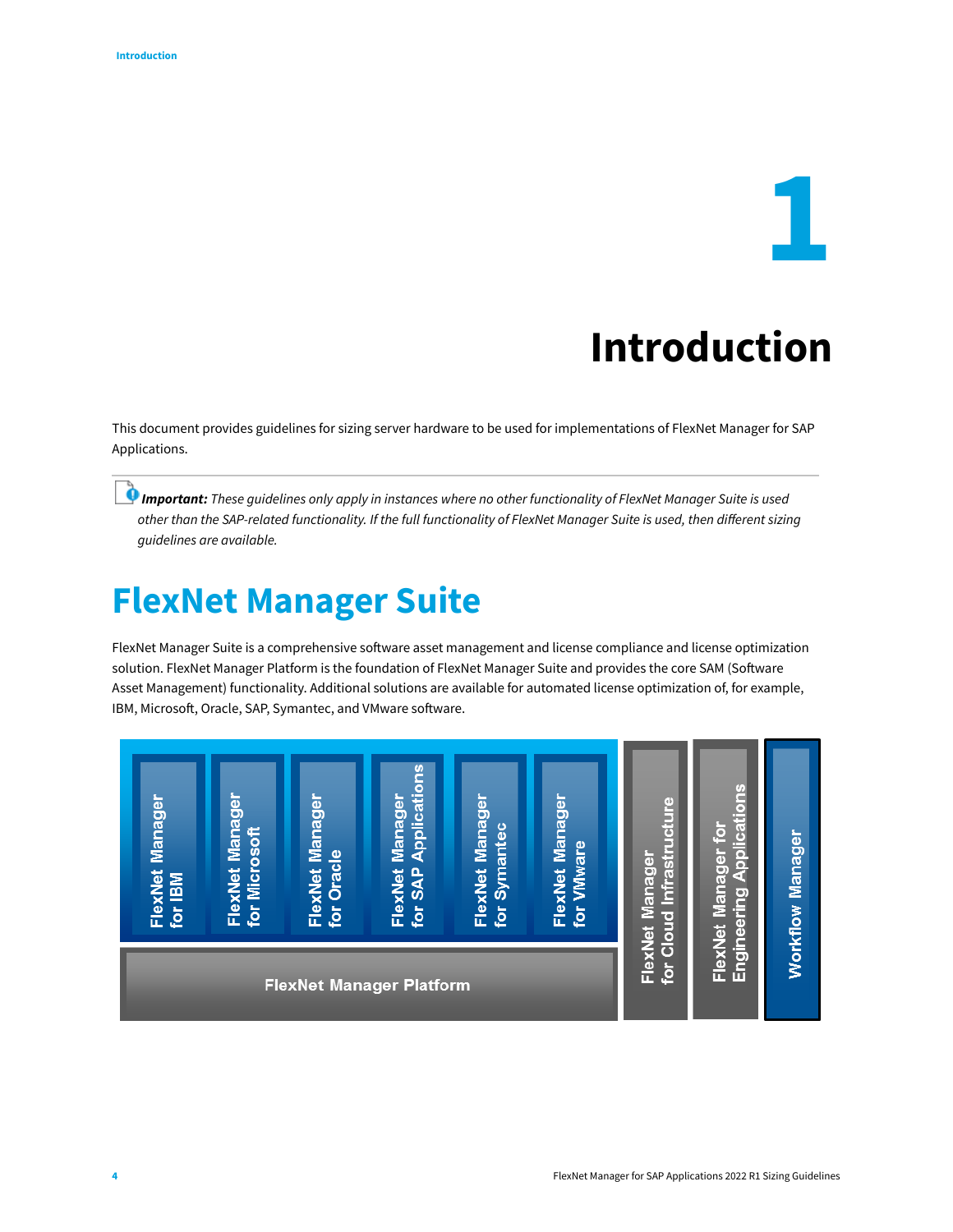### <span id="page-4-0"></span>**Architecture of FlexNet Manager for SAP Applications**



Components of a typical FlexNet Manager for SAP Applications installation:

- **1.** FlexNet Manager Platform provides the basis for using FlexNet Manager for SAP Applications. The required hardware is a Windows server. The database server can be a separate server or the same physical server as the FlexNet Manager Platform server.
- **2.** The SAP Admin module of FlexNet Manager for SAP Applications requires an SAP system with release 7.00 or later (minimum Basis support package 14).
- **3.** The Satellite transport of FlexNet Manager for SAP Applications is an optional component. Release 4.6C or later is required; no sizing is necessary. The Satellite transport must be installed if any of the following statements are true:
	- **•** You want to collect SAP package data and run activity checks and you do not want to execute the USMM to collect user data and license data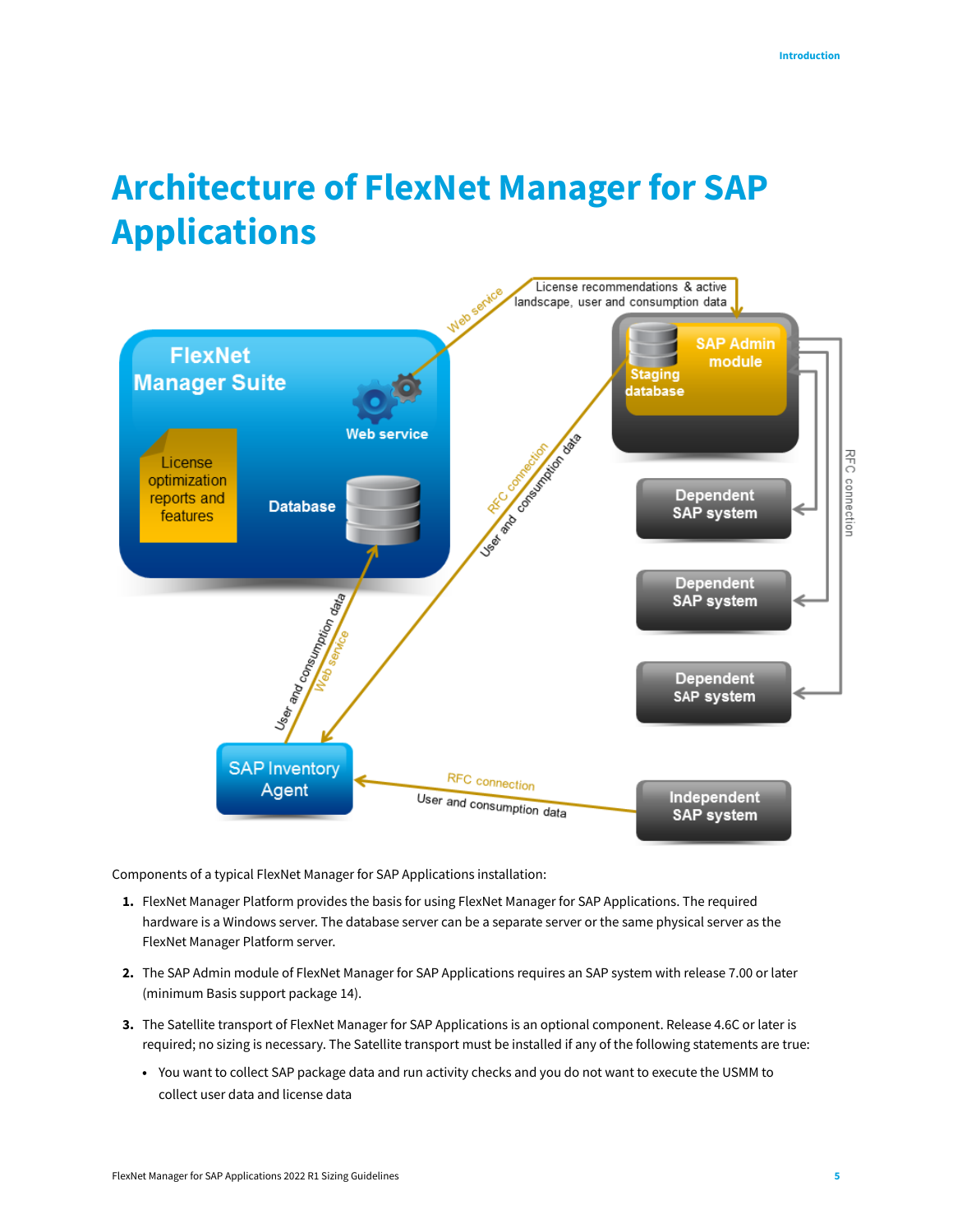- **•** You do not want to use the RFC function RFC\_READ\_TABLE or its corresponding authorization, SDTX
- **•** You want to collect activity check data for a system that runs an SAP Basis release older than 7.0
- **•** You use a CUA central system that is not installed on the same system as the SAP Admin module
- **•** You want to retrieve the module hierarchy from an independent SAP system. The module hierarchy is used to provide information on modules and sub-modules in the Module Usage report. The data from the Module Usage report can be used to create transaction profiles.

If any of the above statements apply to you, the Satellite transport must be installed on all SAP systems with SAP packages, to enable the optimization of the relevant package licenses and execution of activity checks. If the Satellite transport is not used, the USMM must be executed to collect license data and user data.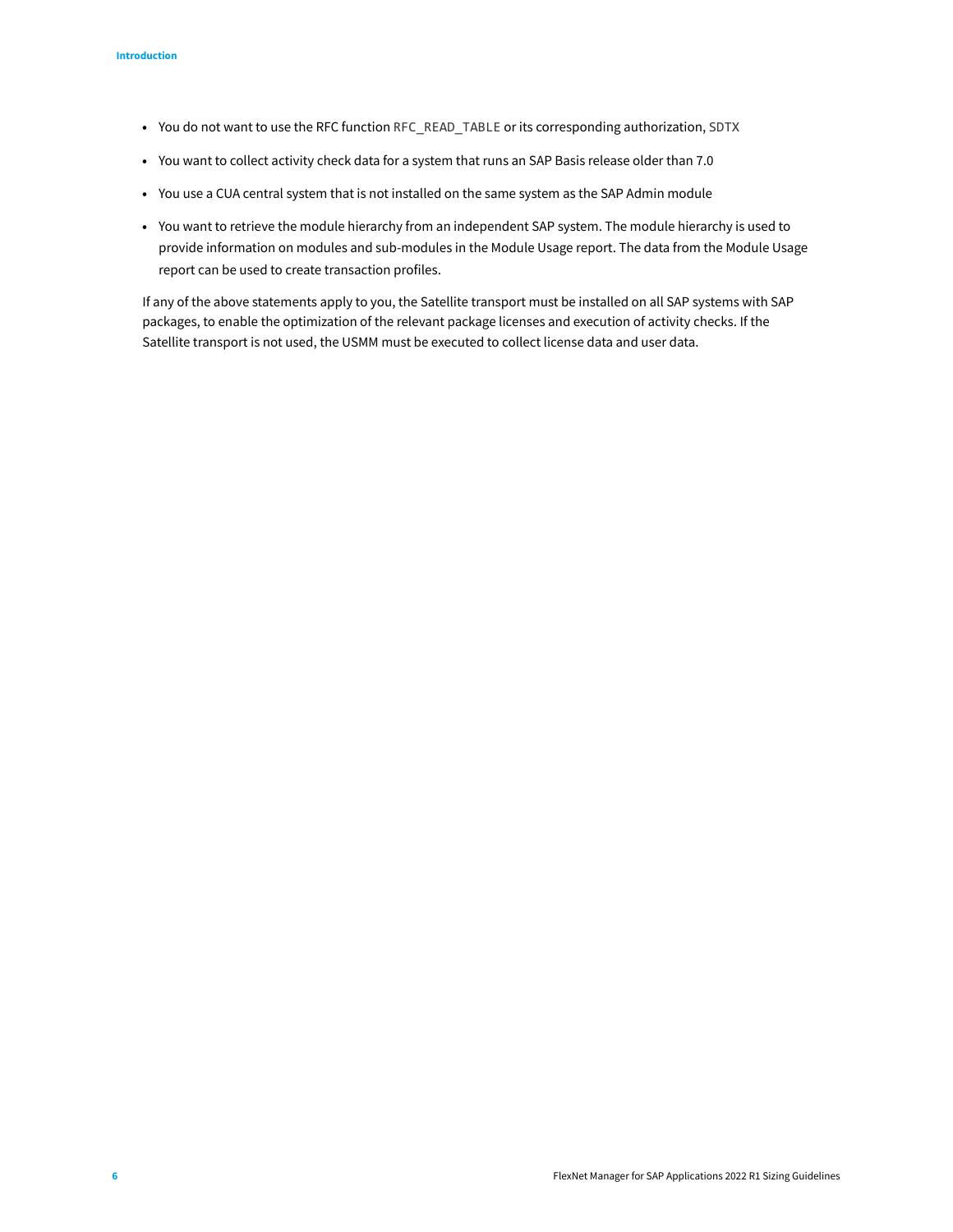

# <span id="page-6-0"></span>**Sizing for the FlexNet Manager Suite Application Server**

The FlexNet Manager Suite application server runs software that performs the following key functions:

- **•** The SAP Inventory Agent accesses and collects the user master record information from the SAP Admin module via Remote Function Call (RFC). The SAP Admin module collects relevant data from its dependent SAP systems. This data includes user information (user name, first and last name, validity dates, user type, user group, accounting number, cost center, and login times), transactions, CPU and memory consumption, roles and sub-roles, and license types and their hierarchy.
- **•** Web services are used by the FlexNet Manager Suite remote consoles and the SAP Admin module.
- **•** The web-based user interface of FlexNet Manager for SAP Applicationsprovides license management and optimization capabilities.

This server should be sized based on the following guidelines. The primary parameter controlling the sizing of this server is the number of users expected to concurrently use the system (either through a remote console or the web portal) at any time.

| <b>Resource</b>         | <b>Recommendation</b>                        | <b>Comments</b>                                                                                          |
|-------------------------|----------------------------------------------|----------------------------------------------------------------------------------------------------------|
| <b>Processors</b>       | 1 x quad-core CPU per 10 concurrent<br>users | Up to 2 cores used by system processes, with<br>remaining cores used to service user-driven<br>activity. |
| <b>Memory</b>           | 8 GB                                         |                                                                                                          |
| <b>System Drive</b>     | 40 GB                                        | Allow 10 GB for FlexNet Manager Suite components<br>on top of base operating system requirements.        |
| <b>Operating System</b> | Windows Server 2012 Standard or<br>later     |                                                                                                          |

**Table 1:** Sizing for the FlexNet Manager Suite application server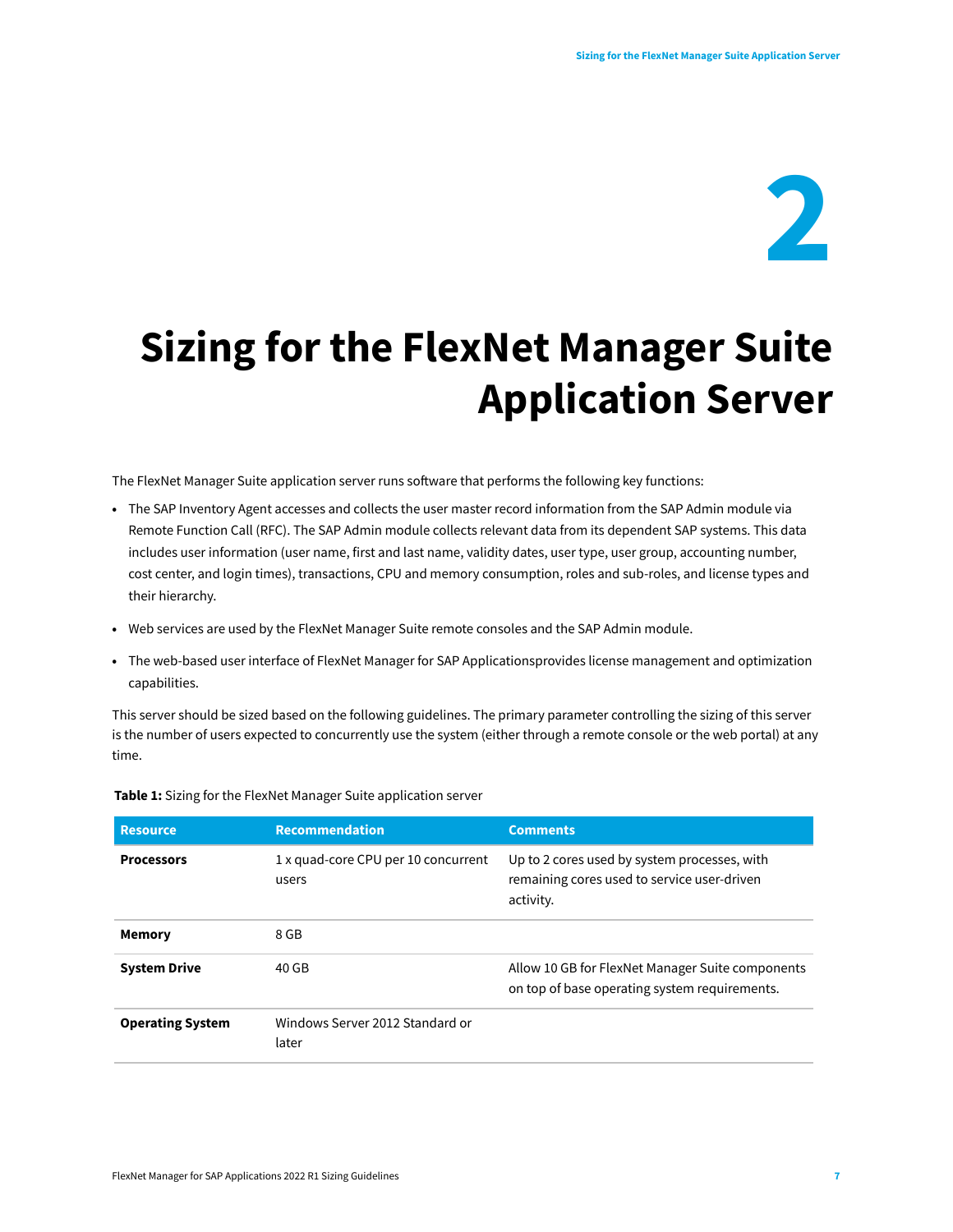| <b>Resource</b>       | <b>Recommendation</b>                                                            | <b>Comments</b>                           |
|-----------------------|----------------------------------------------------------------------------------|-------------------------------------------|
| <b>Other Software</b> | IIS (version as supplied with OS)<br>Other prerequisites as per release<br>notes | Required for web services and web portal. |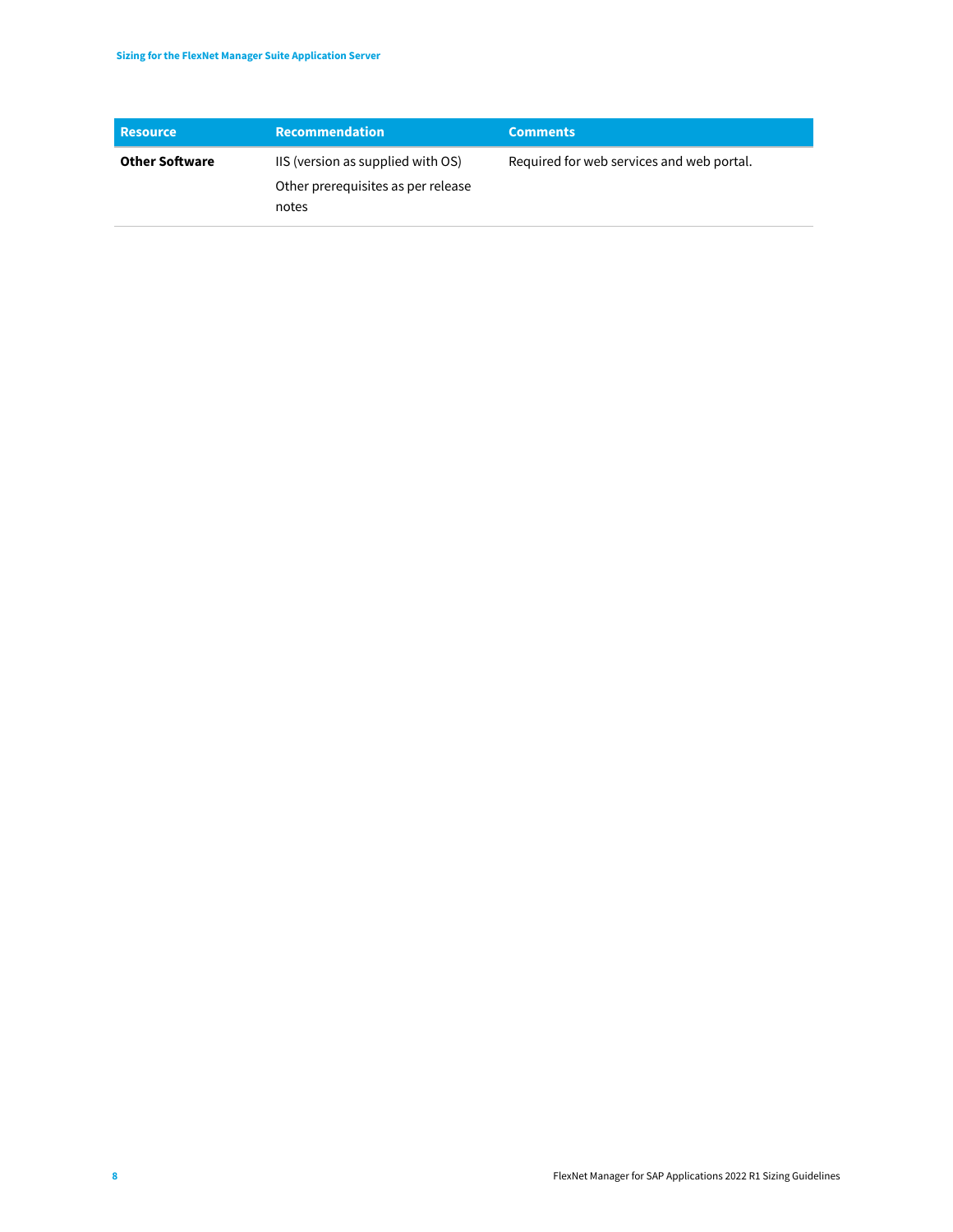

## **Sizing for Inventory Beacons**

<span id="page-8-0"></span>An inventory beacon is a computer located within your enterprise that gathers software inventory and uploads the data to FlexNet Manager Suite.

Minimum hardware requirements for an inventory beacon:

- **•** Processors: dual-core CPU
- **•** Memory: 8 GB
- **•** System drive: 40 GB.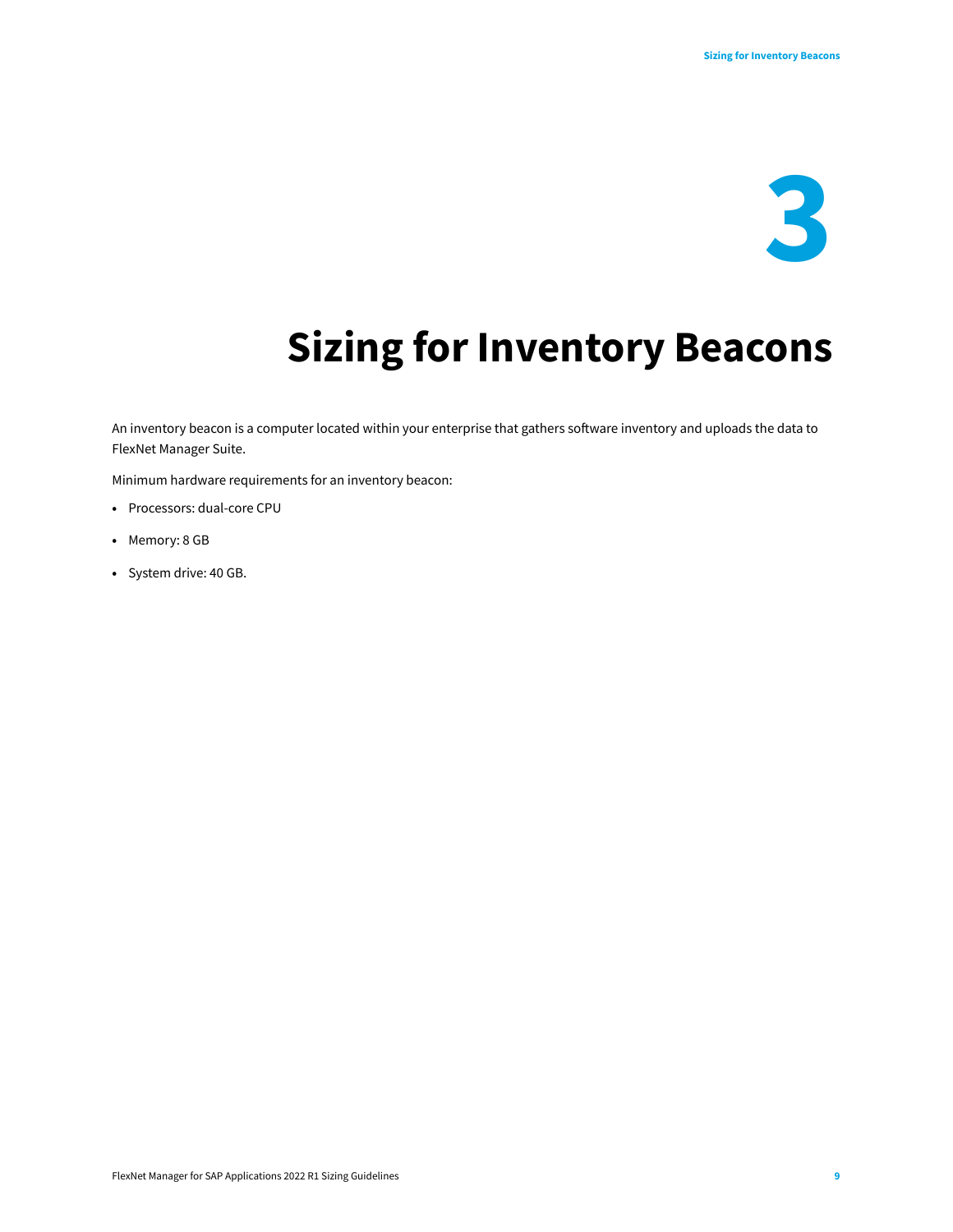

### **Database Server Sizing**

<span id="page-9-0"></span>The database server runs an instance of SQL Server to host the FlexNet Manager Suite database, the Cognos content store, and the data warehouse. The following guidelines are based on sizing a server that will not host other databases. If the planned server is expected to host databases for other products, its sizing should be increased appropriately to cope with the expected additional resource requirements of those products. The assumption is that, on average, an SAP user has 30-50 rows of consumption per month (number of transactions used).

| <b>Resource</b>     | <b>Recommendation</b>                        | <b>Comments</b>                                                                                                                                                                                                                                                                                                              |
|---------------------|----------------------------------------------|------------------------------------------------------------------------------------------------------------------------------------------------------------------------------------------------------------------------------------------------------------------------------------------------------------------------------|
| <b>Processors</b>   | 1 x quad-core CPU per 10 concurrent<br>users | Processor resources are used to service concurrent<br>database queries stemming from remote consoles,<br>report generation and importing inventory data.                                                                                                                                                                     |
| <b>Memory</b>       | 2 GB per 100,000 SAP user accounts           | Key FlexNet Manager Suite functions whose<br>performance may be affected by the amount of<br>memory available to SQL Server are the inventory<br>import, loading of data for console views, and<br>generation of reports.                                                                                                    |
|                     |                                              | Although it is possible for SQL Server to service all<br>of these functions using a minimal amount of<br>memory, memory should be sized to ensure a<br>significant proportion of the inventory data in the<br>FlexNet Manager Suite database and temporary<br>database can be cached in RAM, so that paging is<br>minimized. |
| <b>System Drive</b> | 40 GB                                        | Allow 10 GB for FlexNet Manager Suite components<br>on top of base operating system requirements.                                                                                                                                                                                                                            |

#### **Table 2:** Database server sizing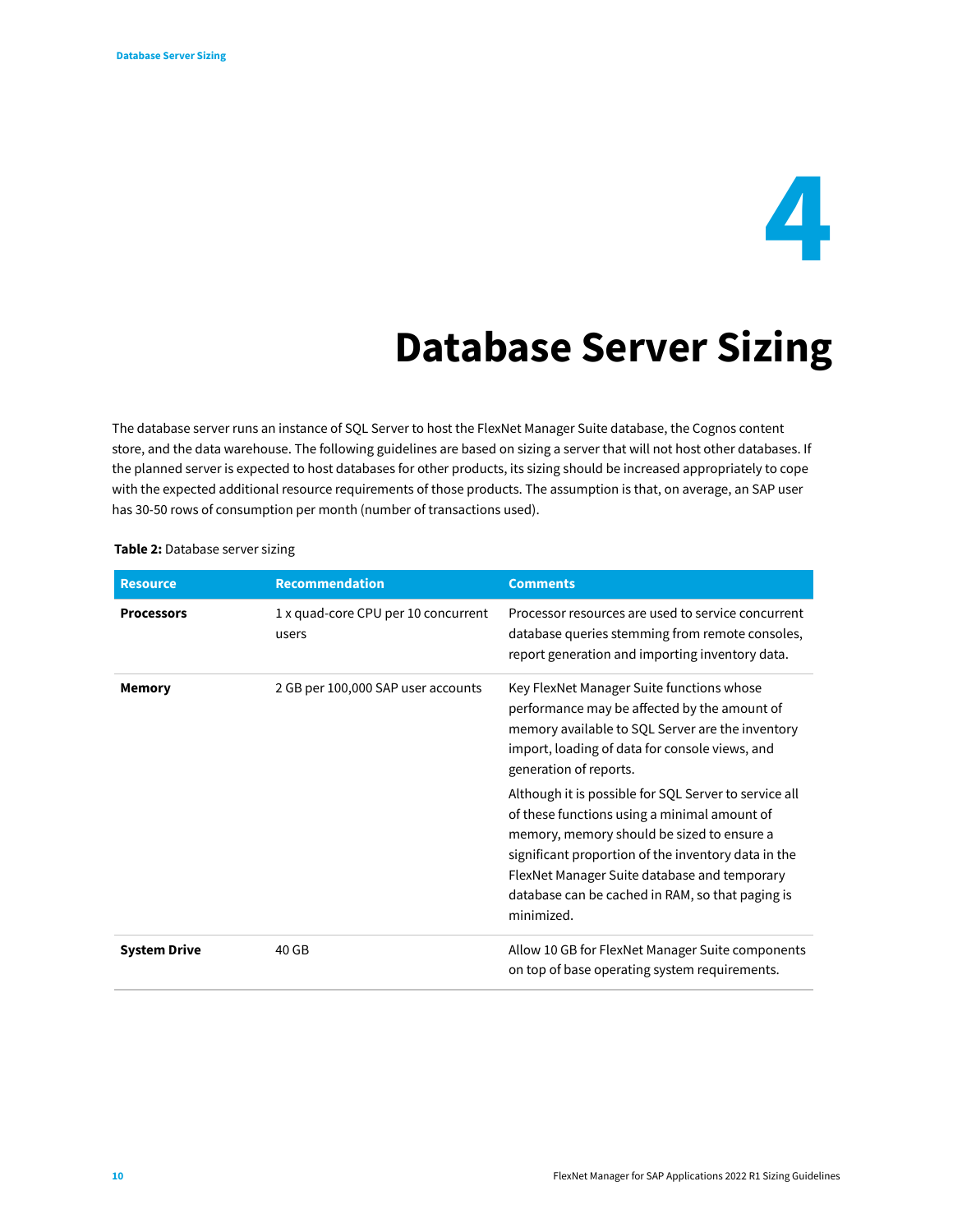| <b>Resource</b>         | <b>Recommendation</b>                                                                                                                                                                                                                                                                                                                                                                                                                            | <b>Comments</b>                                                                                                                                                                                                                                                                                                                                                                                                                                                                                                                                                                                                                                                                                                                                                                                                                                |
|-------------------------|--------------------------------------------------------------------------------------------------------------------------------------------------------------------------------------------------------------------------------------------------------------------------------------------------------------------------------------------------------------------------------------------------------------------------------------------------|------------------------------------------------------------------------------------------------------------------------------------------------------------------------------------------------------------------------------------------------------------------------------------------------------------------------------------------------------------------------------------------------------------------------------------------------------------------------------------------------------------------------------------------------------------------------------------------------------------------------------------------------------------------------------------------------------------------------------------------------------------------------------------------------------------------------------------------------|
| <b>Data Drives</b>      | <b>FlexNet Manager Suite database</b><br>data:<br>10 GB for FlexNet Manager Suite<br>system data plus 5 GB per 100,000<br>SAP user accounts<br><b>FlexNet Manager Suite database</b><br>logs:<br>50 GB<br>tempdb data:<br>20 GB for FlexNet Manager Suite<br>system operations, plus 5 GB per<br>100,000 SAP user accounts<br>tempdb logs:<br>20 GB for FlexNet Manager Suite<br>system operations, plus 10 GB per<br>100,000 SAP user accounts. | These estimates can be used to calculate how<br>much disk drive space should be allocated for<br>various files. The actual files on disk will be smaller<br>than these figures. These metrics are calculated<br>such that data file sizes should be up to roughly<br>50% of the allocated disk space, while log file sizes<br>should be up to roughly 67% of the allocated disk<br>space.<br>The simple database recovery model should be<br>used for the FlexNet Manager Suite database,<br>meaning that the transaction log should only grow<br>to not much larger than the largest single<br>transaction. Use of the full database recovery<br>model will result in more database log space being<br>used than is specified here.<br>See Database Disk Recommendations for<br>additional guidelines about the management of<br>data drives. |
| <b>Operating System</b> | Windows Server 2012 Standard or<br>later                                                                                                                                                                                                                                                                                                                                                                                                         | A 64-bit operating system is strongly recommended<br>for the database server in order to get the best SQL<br>Server performance.<br>Windows Server 2012 Enterprise may be typically<br>required for larger servers with more memory.                                                                                                                                                                                                                                                                                                                                                                                                                                                                                                                                                                                                           |
| <b>Other Software</b>   | Microsoft SQL Server 2012 Standard<br>Edition (64 bit) or later<br>IIS (version as supplied with OS)<br>Other prerequisites as per release<br>notes                                                                                                                                                                                                                                                                                              | SQL Server Enterprise Edition is required if this<br>server has more than 4 CPUs or more than 64 GB of<br>RAM.                                                                                                                                                                                                                                                                                                                                                                                                                                                                                                                                                                                                                                                                                                                                 |

#### <span id="page-10-0"></span>**Database Disk Recommendations**

Careful consideration should be given to the physical disks on which database files are stored in order to maximize performance. For FlexNet Manager Suite implementations managing more than around 200,000 SAP users, data files and transaction log files should be stored on separate physical disks (or a disk subsystem that performs equivalently) to maximize overall throughput to the disk subsystem.

#### <span id="page-10-1"></span>**FlexNet Manager Suite Database Disks**

For best performance, the FlexNet Manager Suite database data and transaction log files should be placed on physically different disks. If a storage area network (SAN) is available for storage, seriously consider using the SAN for FlexNet Manager Suite, the database data, and log files to simplify data storage administration, support disaster recovery operations, and improve reliability.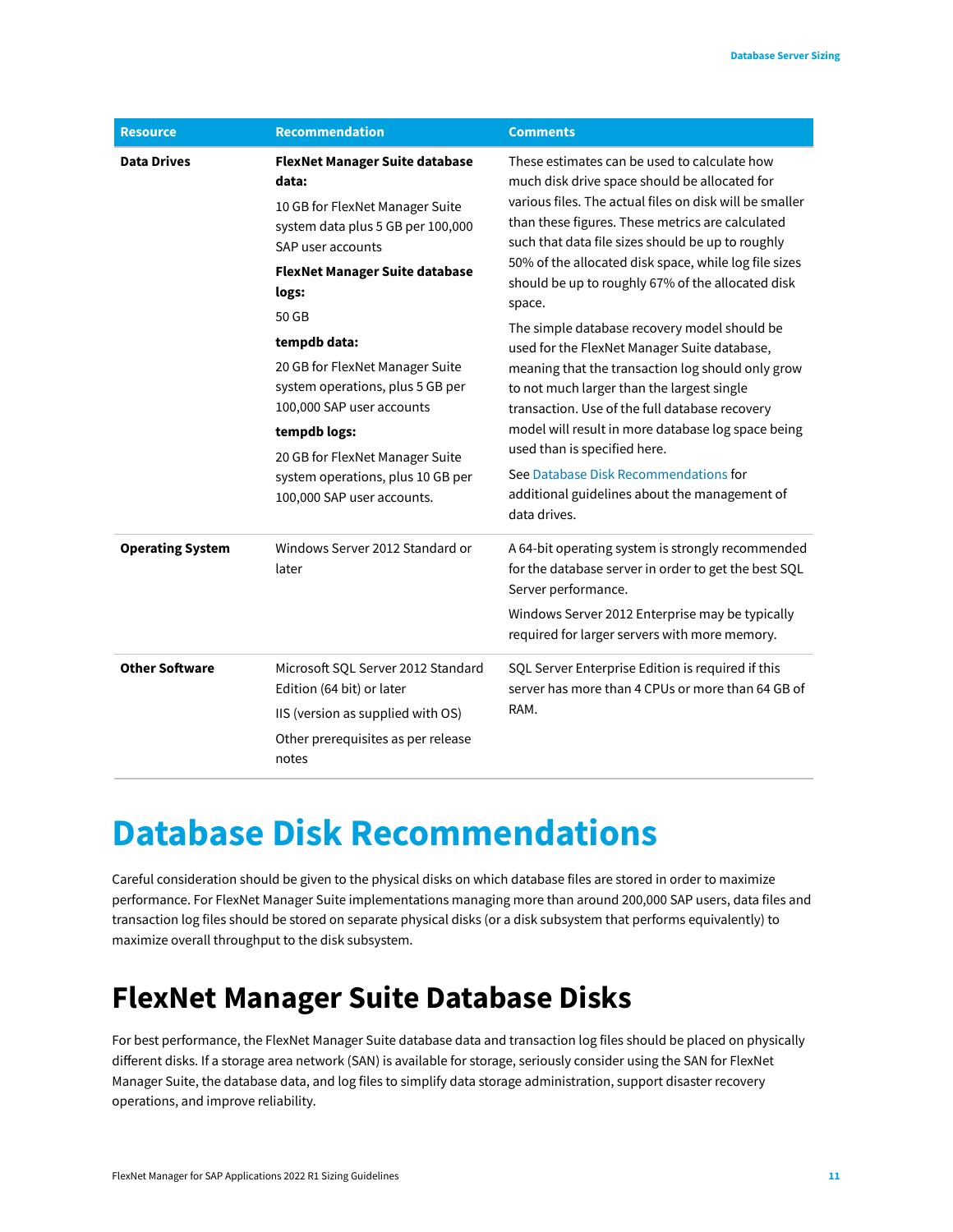#### <span id="page-11-0"></span>**tempdb Disks**

"tempdb" is the temporary database used by Microsoft SQL Server to hold temporary data.

For best performance, the tempdb data and transaction log files should be placed on physically different disks, and not on the same disks as used by the FlexNet Manager Suite database files.

tempdb files can be placed on local disks or on a SAN.

If RAID disks are used for tempdb, RAID 1 or RAID 10 should be used. Do not use RAID 5, because the relatively slow write speed will negatively impact performance, and the added reliability provided by RAID 5 is not needed.